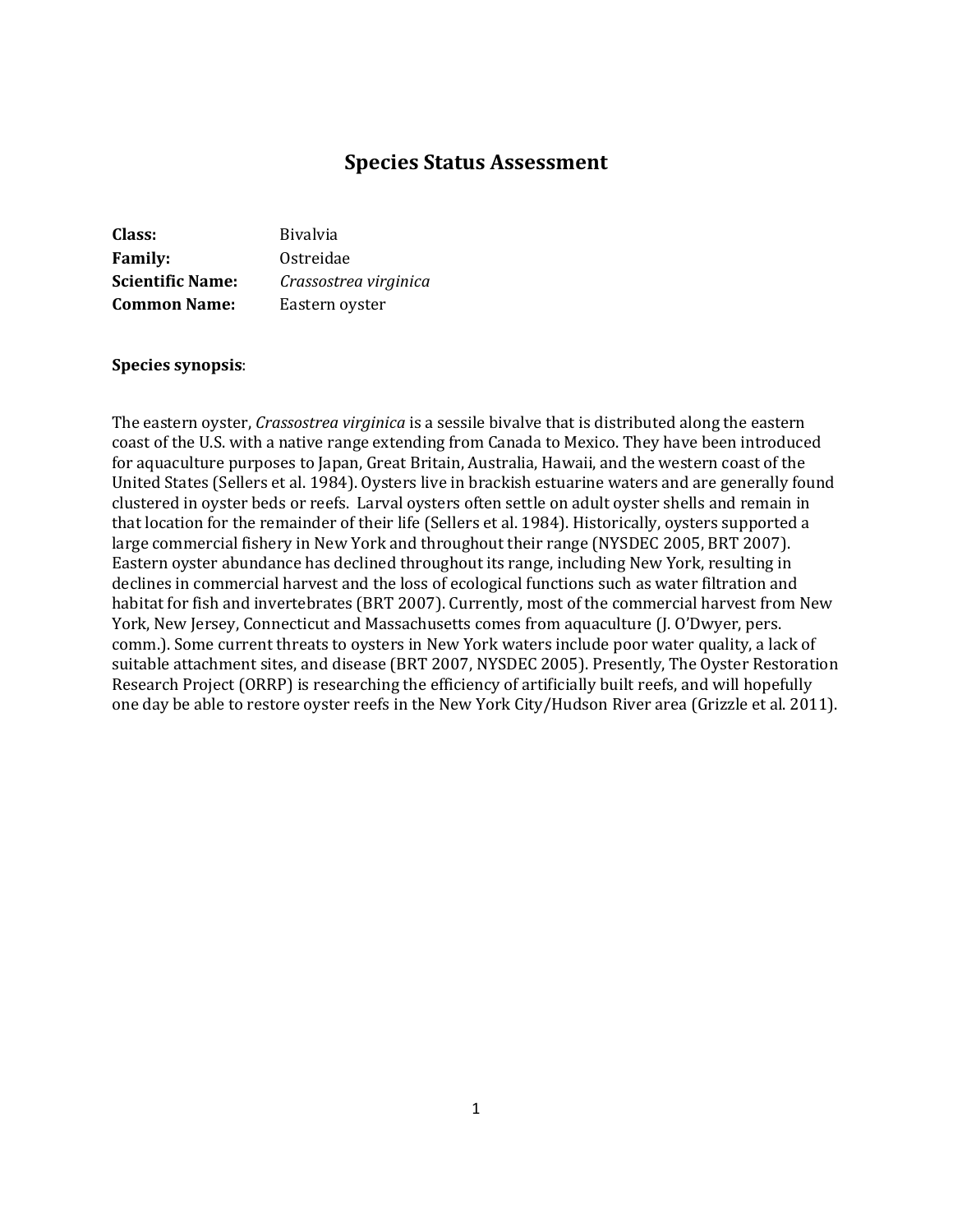# **I. Status**

## **a. Current and Legal Protected Status**

|     | i.<br><b>Federal</b>             | <b>Not Listed</b> | Candidate? No          |
|-----|----------------------------------|-------------------|------------------------|
| ii. | <b>New York</b>                  | <b>Not Listed</b> |                        |
|     | b. Natural Heritage Program Rank |                   |                        |
|     | i.<br>Global                     | G5                |                        |
| ii. | <b>New York</b>                  | <b>Not Ranked</b> | Tracked by NYNHP? _No_ |

## **Other Rank:**

### **Status Discussion:**

Eastern oysters have not received any state or federal protection status. They have been given a globally secure rank (G5) and have not been ranked by New York's Natural Heritage program.

# **II. Abundance and Distribution Trends**

# **a. North America**

**i. Abundance**

**\_\_X\_\_ declining \_\_\_\_\_increasing \_\_\_\_\_\_stable \_\_\_\_\_unknown**

**ii. Distribution:**

**\_\_X\_\_\_ declining \_\_\_\_\_increasing \_\_\_\_\_\_stable \_\_\_\_\_unknown**

**Time frame considered: \_\_\_\_\_\_\_\_1900s-present\_\_\_\_\_\_\_\_\_\_\_\_\_\_\_\_\_\_\_\_\_\_\_\_\_\_\_\_\_\_\_\_\_\_**

Much of the eastern coast is in decline but some populations in the south, particularly the gulf coast, are considered stable (BRT 2007).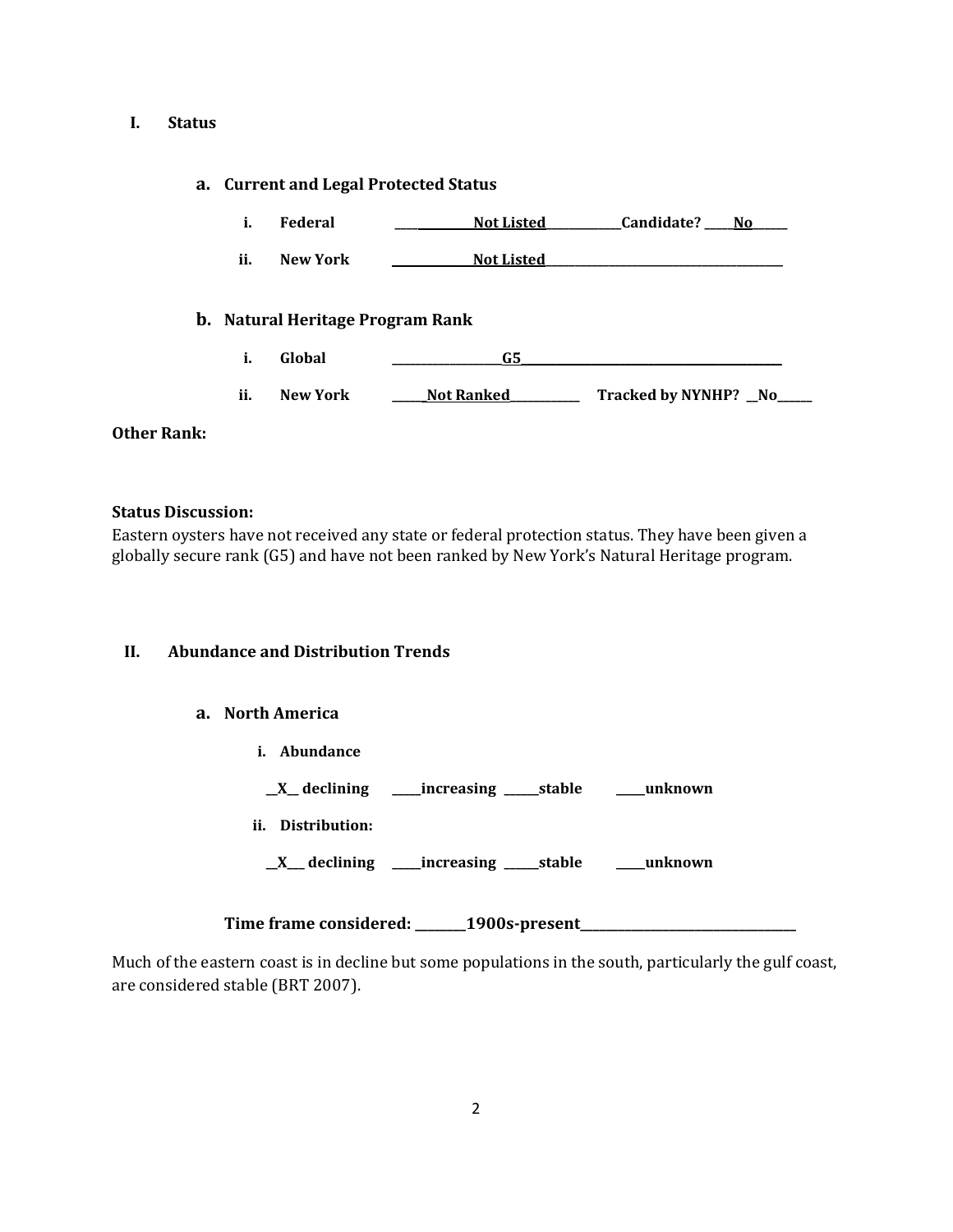- **b. Regional** 
	- **i. Abundance**

**\_\_X\_\_\_ declining \_\_\_\_\_increasing \_\_\_\_\_stable \_\_\_\_\_\_unknown**

**ii. Distribution:**

**\_\_X\_\_\_ declining \_\_\_\_\_increasing \_\_\_\_\_stable \_\_\_\_\_\_\_unknown**

**Regional Unit Considered:\_\_\_\_\_\_\_\_\_\_\_\_\_\_\_\_\_\_mid-Atlantic\_\_\_\_\_\_\_\_\_\_\_\_\_\_\_\_\_\_\_\_\_\_\_\_\_\_\_\_\_\_\_\_\_\_ Time Frame Considered: \_\_\_\_\_\_\_\_\_1950s-present\_\_\_\_\_\_\_\_\_\_\_\_\_\_\_\_\_\_\_\_\_\_\_\_\_\_\_\_\_\_\_**

# **c. Adjacent States and Provinces**

| i. Abundance      |                                                                    |  |
|-------------------|--------------------------------------------------------------------|--|
|                   | $X$ declining $\qquad$ increasing $\qquad$ stable $\qquad$ unknown |  |
| ii. Distribution: |                                                                    |  |
|                   | _X__ declining ____ increasing ____ stable ____ unknown            |  |
|                   |                                                                    |  |
|                   |                                                                    |  |
| (BRT 2007)        |                                                                    |  |
|                   |                                                                    |  |
|                   | MASSACHUSETTS Not Present _______ No data _____                    |  |
| i. Abundance      |                                                                    |  |
|                   | $X$ declining $\qquad$ increasing $\qquad$ stable $\qquad$ unknown |  |
| ii. Distribution: |                                                                    |  |
|                   | $X$ declining ___ increasing ___ stable ___ unknown                |  |
|                   |                                                                    |  |
|                   |                                                                    |  |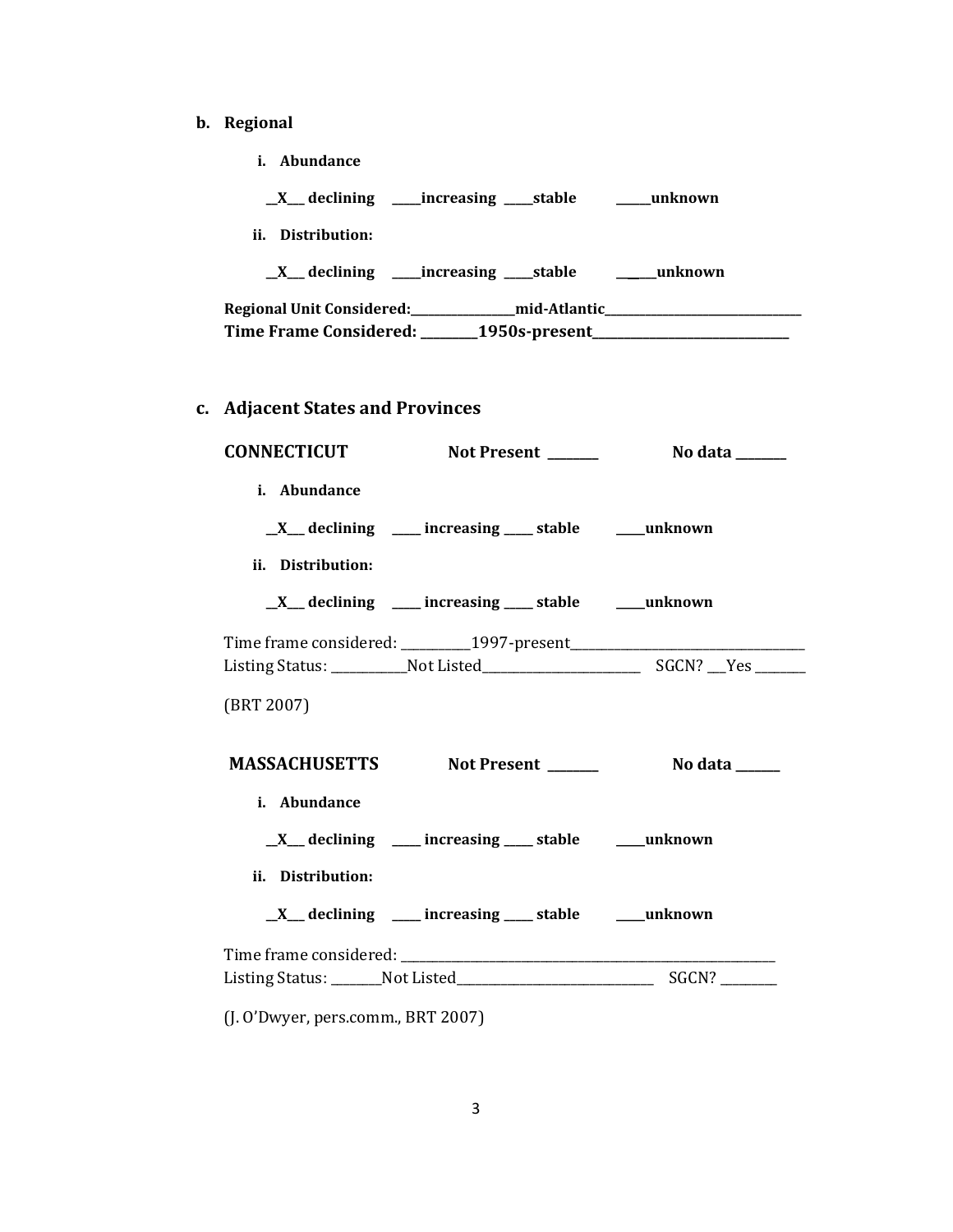| <b>NEW JERSEY</b>        | Not Present ______                                                 | <b>No data</b> ______            |
|--------------------------|--------------------------------------------------------------------|----------------------------------|
| i. Abundance             |                                                                    |                                  |
|                          | $X$ declining $\qquad$ increasing $\qquad$ stable $\qquad$ unknown |                                  |
| ii. Distribution:        |                                                                    |                                  |
|                          | $X$ declining ____ increasing ____ stable ____ unknown             |                                  |
|                          |                                                                    |                                  |
|                          |                                                                    |                                  |
| (J. O'Dwyer, pers.comm.) |                                                                    |                                  |
| <b>ONTARIO</b>           |                                                                    |                                  |
| i. Abundance             |                                                                    |                                  |
|                          | ___ declining _____increasing ______stable _____unknown            |                                  |
| ii. Distribution:        |                                                                    |                                  |
|                          | ___ declining _____ increasing ______ stable _____ unknown         |                                  |
|                          |                                                                    |                                  |
| <b>PENNSYLVANIA</b>      |                                                                    | Not Present $X$ No data ________ |
| i. Abundance             |                                                                    |                                  |
|                          | ___ declining _____increasing ____stable _____unknown              |                                  |
| ii. Distribution:        |                                                                    |                                  |
|                          | ___ declining ______increasing _____stable _______unknown          |                                  |
|                          |                                                                    |                                  |
|                          |                                                                    | SGCN?                            |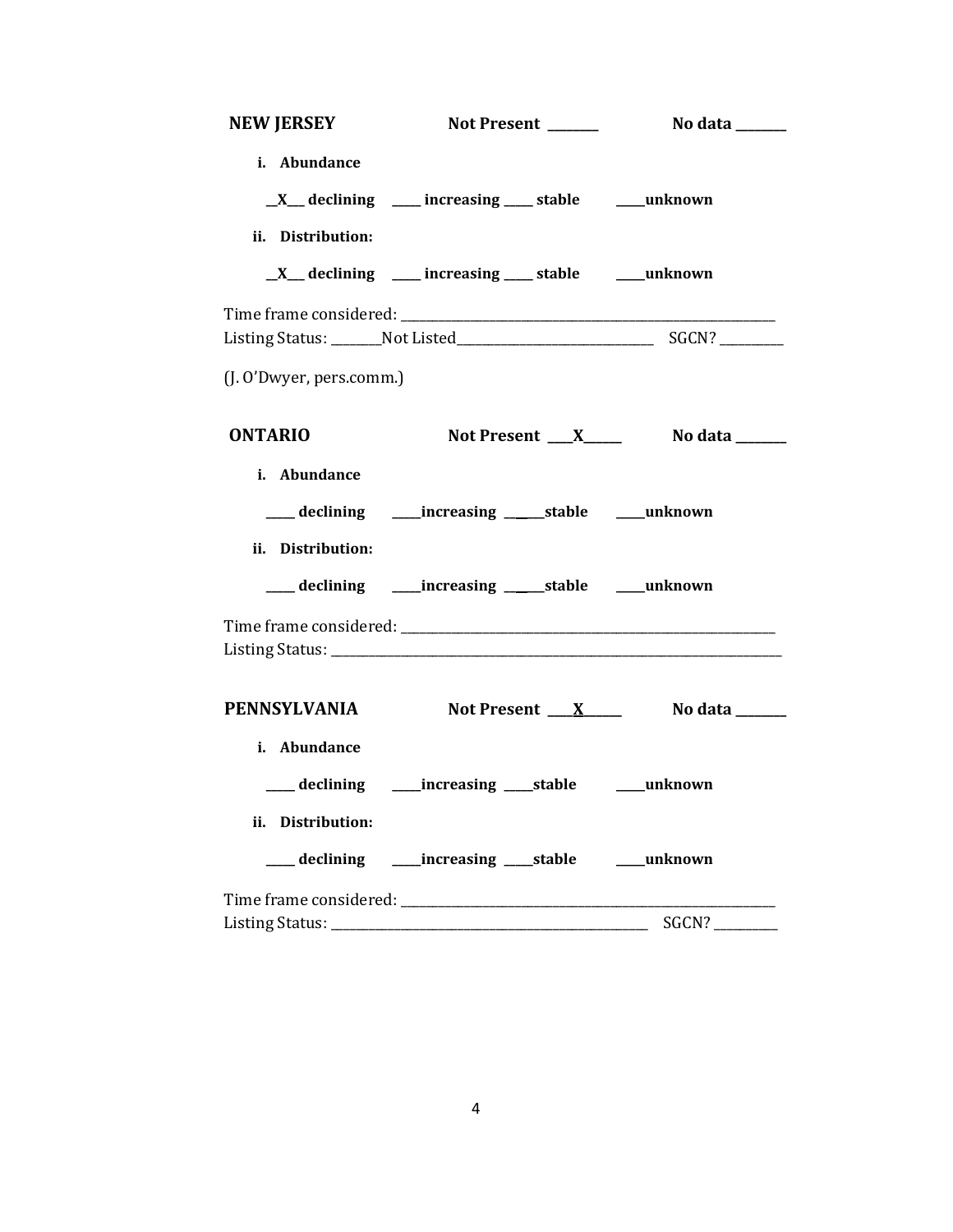| <b>QUEBEC</b>                     |                                                                                  |                             |
|-----------------------------------|----------------------------------------------------------------------------------|-----------------------------|
| i. Abundance<br>ii. Distribution: | ___ declining _____increasing _____stable ___X__unknown                          |                             |
|                                   | ___ declining _____increasing ______stable __X__unknown                          |                             |
|                                   |                                                                                  |                             |
| <b>VERMONT</b>                    |                                                                                  | Not Present $X$ No data $X$ |
| i. Abundance<br>ii. Distribution: |                                                                                  |                             |
|                                   | ___ declining _____increasing ____stable ______unknown                           |                             |
|                                   |                                                                                  |                             |
| d. NEW YORK<br>i. Abundance       |                                                                                  | No data ______              |
| ii. Distribution:                 | _X__ declining ____ increasing ___ stable ____ unknown                           |                             |
|                                   | $X$ declining ___ increasing ___ stable ___ unknown                              |                             |
|                                   | Time frame considered: __________1950s-present__________________________________ |                             |

## **Monitoring in New York.**

There are currently no monitoring activities or regular surveys conducted by the NYSDEC that are specific to the Eastern oyster (J. O'Dwyer, pers. comm.). The NYSDEC does collect harvest data from shellfish shippers as well as production reports from aquaculturists who grow shellfish. Although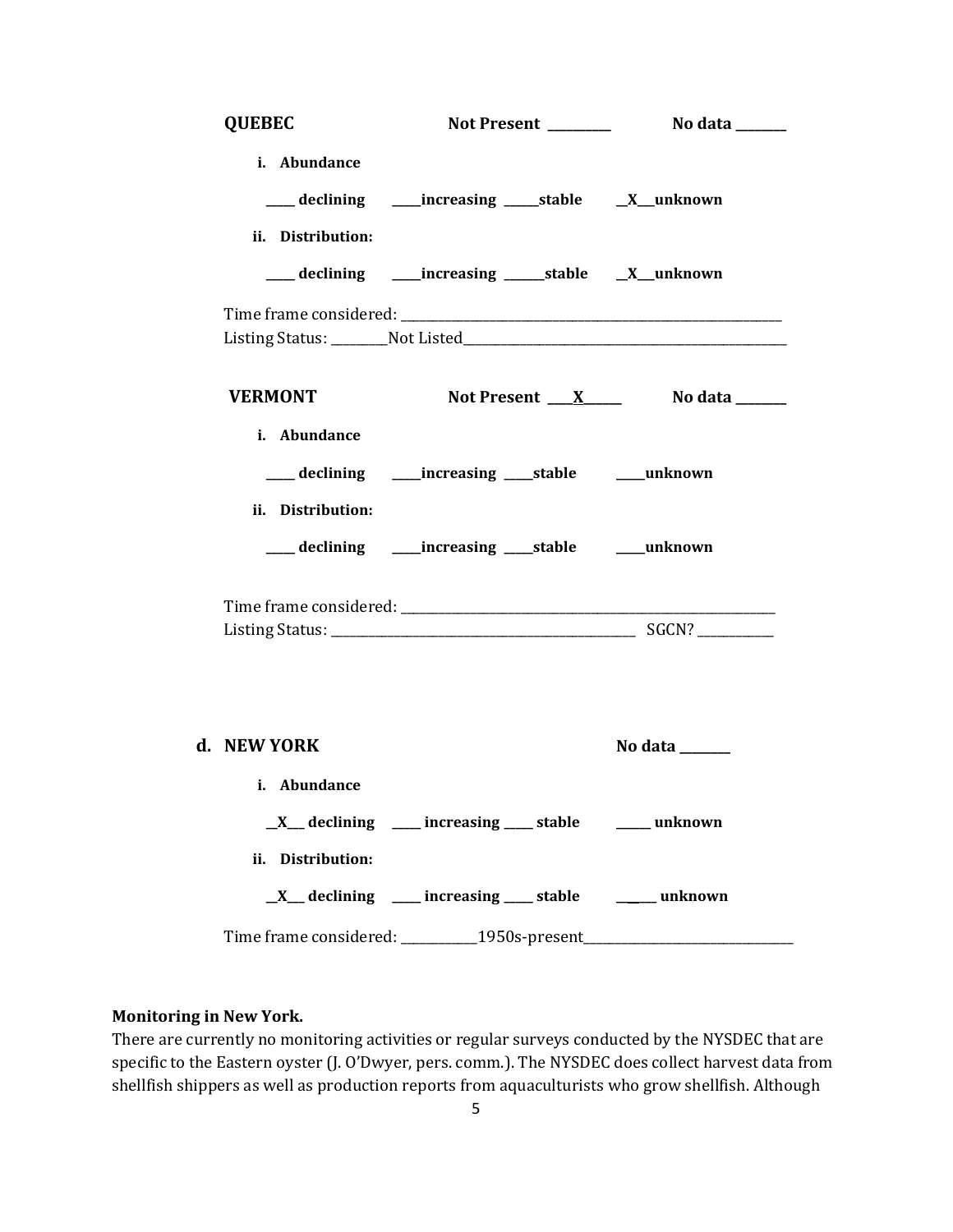not a function of resource management but rather for public safety reasons, the NYSDEC also conducts water quality and biotoxin monitoring to regulate shellfish harvest areas (J. O'Dwyer, pers. comm.).

## **Trends Discussion:**

Historically, New York had extremely abundant oyster reefs which supported a thriving fishery dating back to the 1800s. Areas in Great South Bay (GSB), Long Island Sound, Raritan Bay, Jamaica Bay, the Peconics, and the Hudson River all supported extensive oyster beds (NYSDEC 2005). Great South Bay was the most productive of these areas (BRT 2007). Oyster production in GSB peaked from 1900 to 1910, but began to diminish after that due to a lack of seed supply from the eastern portion of the bay as well as from its supplemental sources, Connecticut and Long Island Sound (CTS 2011). As Moriches Inlet opened in GSB, salinities increased, subsequently increasing predators such as the oyster drill (CTS 2011). In 1938, a hurricane further decimated these oyster grounds (CTS 2011). Up until the 1950s, New York still had a large statewide harvest of oysters and in 1950, 1.2 million bushels of oysters were reported as harvested (NYSDEC 2005). Since then oyster harvest has dramatically dropped with only 62,133 bushels harvested in 2003 and most recently only 34,354 bushels harvested in 2012 (NYSDEC 2012). Currently, very few naturally occurring oyster reefs occur around New York and most commercial activity is done through aquaculture. Some wild harvest does occur on the North shore of Long Island but landings data for wild and cultured are grouped (J. O'Dwyer, pers. comm.). More than 92 percent of the 2003 harvest originated from aquaculture rather than from wild oysters (NYSDEC 2005).

Overharvest was a main factor in the decline of the eastern oyster in New York and much of its range. Currently, disease, pollution, and lack of habitat are issues impeding the recovery of oyster populations (BRT 2007). The decline of oysters relative to their historic levels seems to be most pronounced in urbanized areas including the Hudson-Raritan estuary, southern Long Island, the Chesapeake Bay, and some areas in New England. However, it is important to note that much of this information comes from fisheries-dependent sources rather than abundance surveys (BRT 2007). Although the decline of oysters was realized relatively early and restoration efforts began in the 1800s, these efforts were generally to help ensure that there were future stocks for harvest. More recently, restoration efforts have been done for purposes of conservation and with the goal of restoring essential ecosystem services (BRT 2007).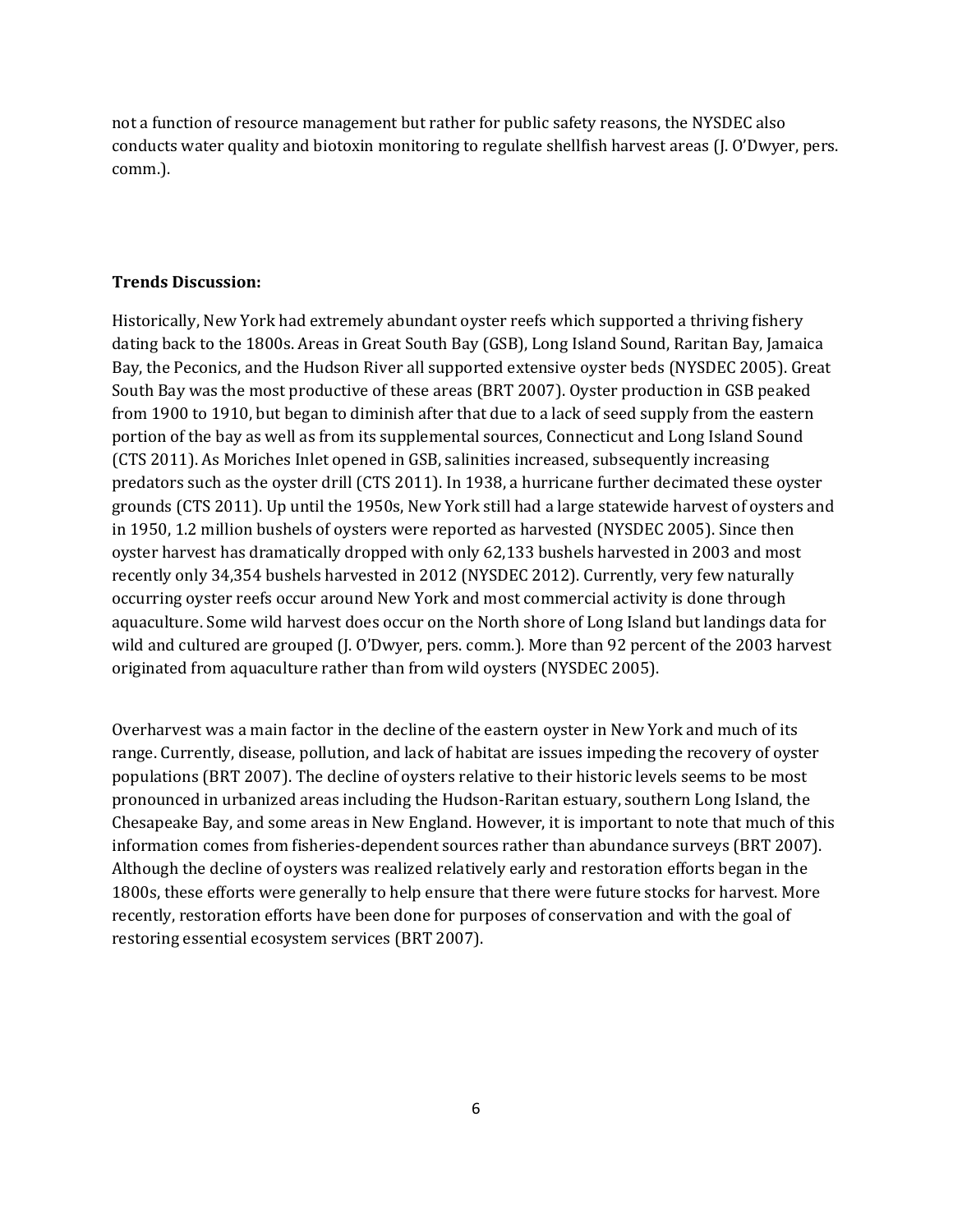

**Figure 1.** The United States coastal distribution of *Crassostrea virginica*, the eastern oyster (NOAA n.d.).

# **III. New York Rarity, if known:**

| Historic                       | # of Animals | # of Locations % of State |
|--------------------------------|--------------|---------------------------|
| prior to 1970<br>prior to 1980 |              |                           |
| prior to 1990                  |              |                           |

## **Details of historic occurrence:**

Historically, oysters naturally occurred around Long Island in: Great South Bay, Long Island Sound, Raritan Bay, Jamaica Bay, Peconic Bay, and the Hudson River (NYSDEC 2005).

| Current | # of Animals | # of Locations % of State |  |
|---------|--------------|---------------------------|--|
|         |              |                           |  |

#### **Details of current occurrence:**

Currently, there are no naturally occurring reefs in Great South Bay, Long Island Sound, Raritan Bay, or the Hudson River. However, Mecox Bay, Southampton, East Hampton town waters, the Huntington-Northport Bay complex, and Mattituck Inlet all have stable oyster populations, although many of these towns supplement their natural populations with oysters from shellfish hatcheries (NYSDEC 2005).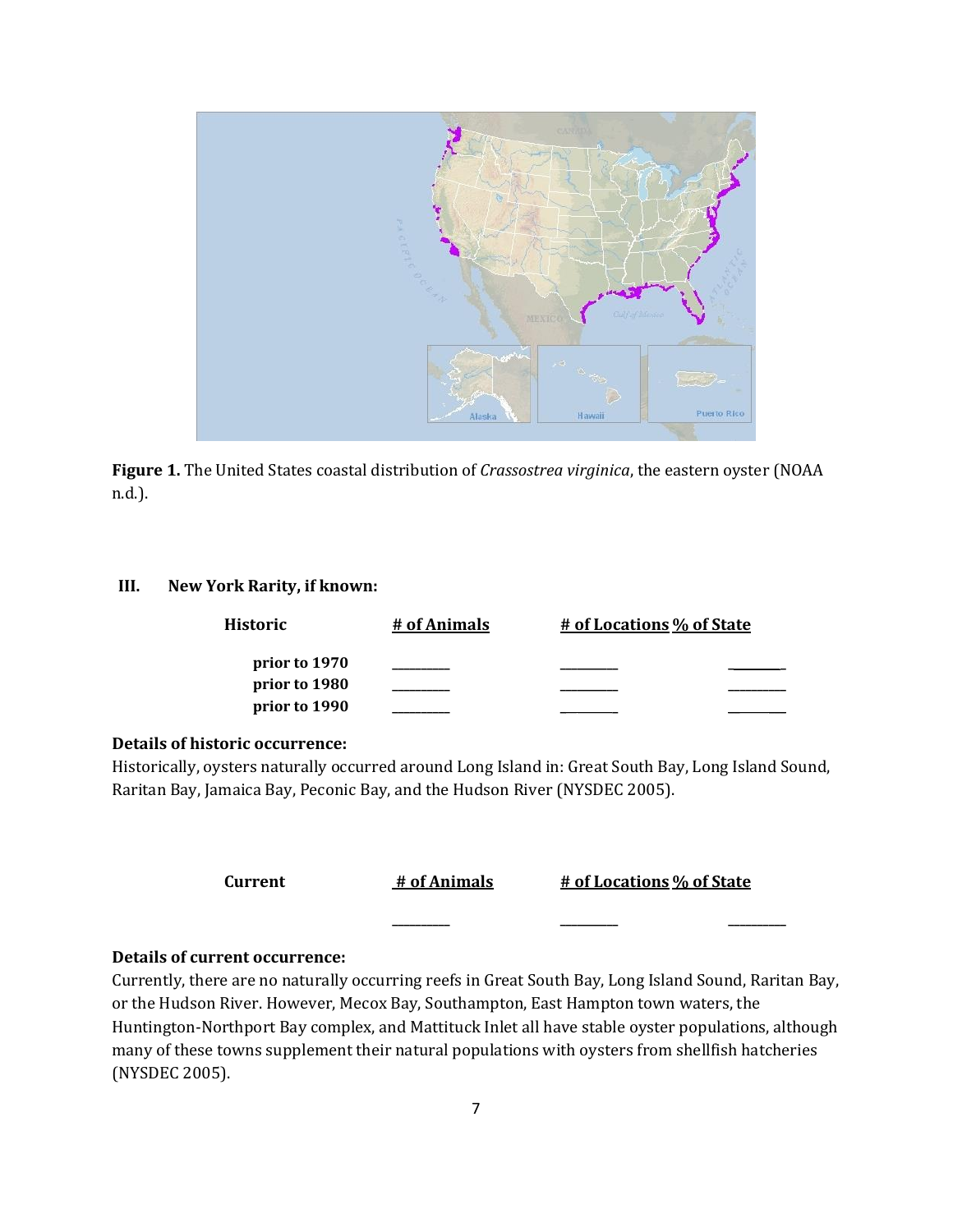#### **New York's Contribution to Species North American Range:**

| % of NA Range in New York | <b>Classification of New York Range</b> |
|---------------------------|-----------------------------------------|
| $\frac{100}{2}$ (endemic) | <b>Core</b>                             |
| $-76-99$                  | <u>X</u> Peripheral                     |
| $\frac{1}{2}$ 51-75       | __ Disjunct                             |
| 26-50                     | Distance to core population:            |
| $1 - 1 - 25$              |                                         |

# **IV. Primary Habitat or Community Type:**

- **1.** Estuarine, Brackish Shallow Subtidal, Benthic Geomorphology, Shellfish Bed
- **2**. Estuarine, Brackish Intertidal, Benthic Geomorphology, Shellfish Bed

## **Habitat or Community Type Trend in New York:**

| Declining<br><b>Stable</b>      | <b>Unknown</b><br><b>Increasing</b> |
|---------------------------------|-------------------------------------|
| Time frame of decline/increase: | early 20th century-present          |
| <b>Habitat Specialist?</b>      | X Yes<br>No                         |
| <b>Indicator Species?</b>       | No.<br>- Yes                        |

#### **Habitat Discussion:**

The eastern oyster is natively distributed along the eastern coast of North America, ranging from the Gulf of Saint Lawrence, Canada to Key Biscayne, Florida and extending into the Caribbean, as well as along the Gulf of Mexico to the Yucatan Peninsula (Sellers et al. 1984). They have been introduced for aquaculture purposes in Japan, Australia, Great Britain, Hawaii, and the western coast of the United States (Sellers et al. 1984, NOAA 2013). Shallow estuaries are optimal habitat with the preferential depth in mid-Atlantic waters cited as 0.6 to five meters (Sellers et al. 1984, BRT 2007). Both rocky and muddy bottoms are suitable substrates for oyster attachment, provided that the mud can support the oyster's weight (Sellers et al. 1983). The preferred attachment and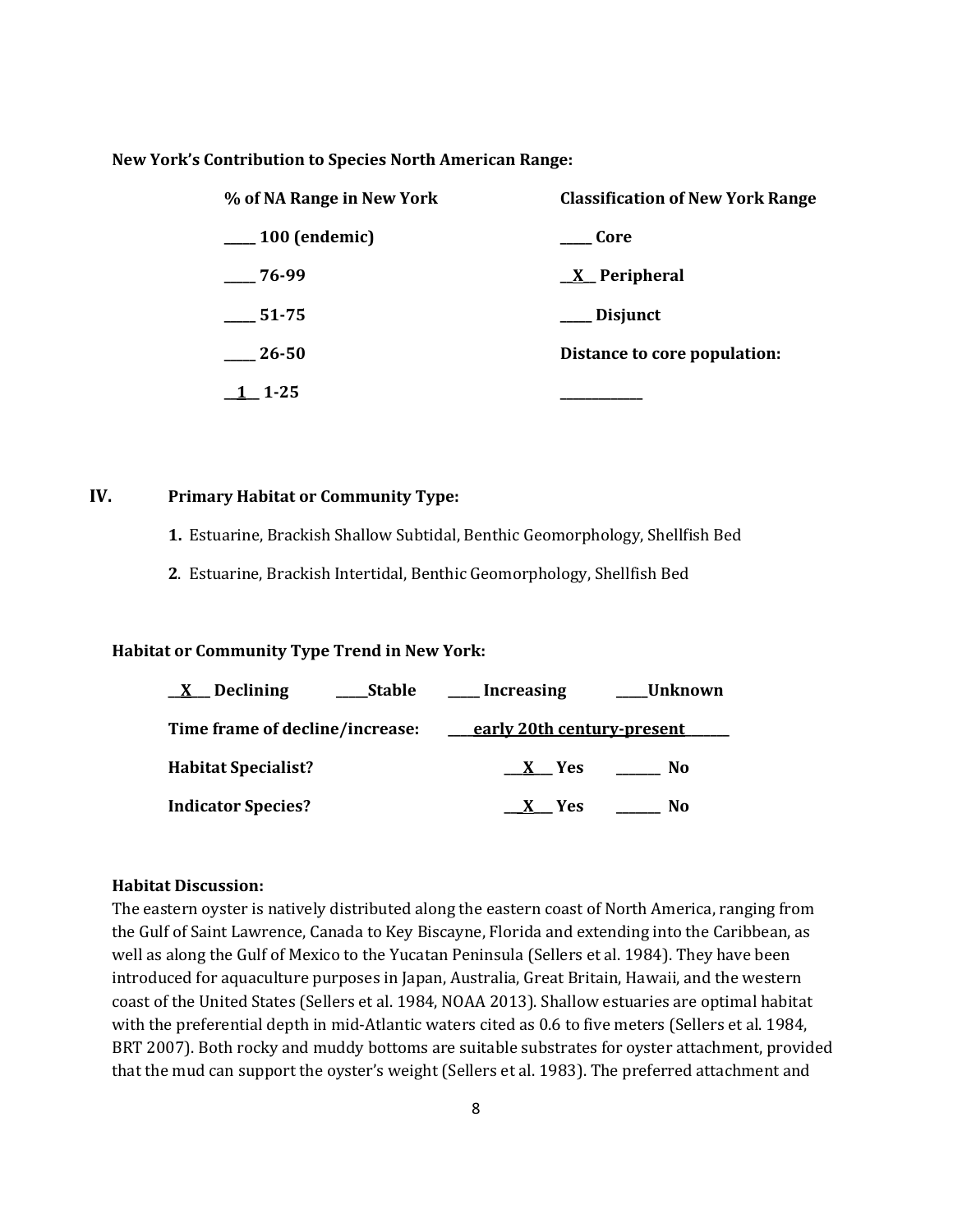settling site for larval oysters is upon adult oyster shells in oyster beds or reefs (Sellers et al. 1983). Since adult oysters are sessile, once settled they spend the remainder of their life at their original attachment site. Larval oysters, spat, and adults all have optimal water temperature and salinity ranges; however, adult oysters are much more tolerant of fluctuating conditions when compared to the other life stages (Sellers et al. 1983).

# **V. New York Species Demographics and Life History**

- **\_\_\_X\_\_\_ Breeder in New York**
	- **\_\_X\_\_\_ Summer Resident**
	- **\_\_\_X\_\_ Winter Resident**
	- **\_\_\_\_\_ Anadromous**
- **\_\_\_\_\_ Non-breeder in New York**
	- **\_\_\_\_\_ Summer Resident**
	- **\_\_\_\_\_ Winter Resident**
	- **\_\_\_\_\_ Catadromous**

**\_\_\_\_\_ Migratory only**

**\_\_\_\_\_Unknown**

### **Species Demographics and Life History Discussion:**

*Crassostrea virginica* has a reported maximum lifespan of 20 years, with some Gulf of Mexico specimens being aged at 25 to 30 years (Buroker 1983, BRT 2007). Older oysters are rare and ones that reach these ages are likely found in areas undisturbed by fishing gear (BRT 2007). All oysters begin life as males, with some switching to females later in life. There is some evidence that this switch may be reversed in some individuals (BRT 2007). Size at which oysters reach sexual maturity varies based on latitude and location within estuaries although they are thought to mature relatively quickly. Blue Ocean Institute (n.d.) cites maturity as males being reached at 50 mm, which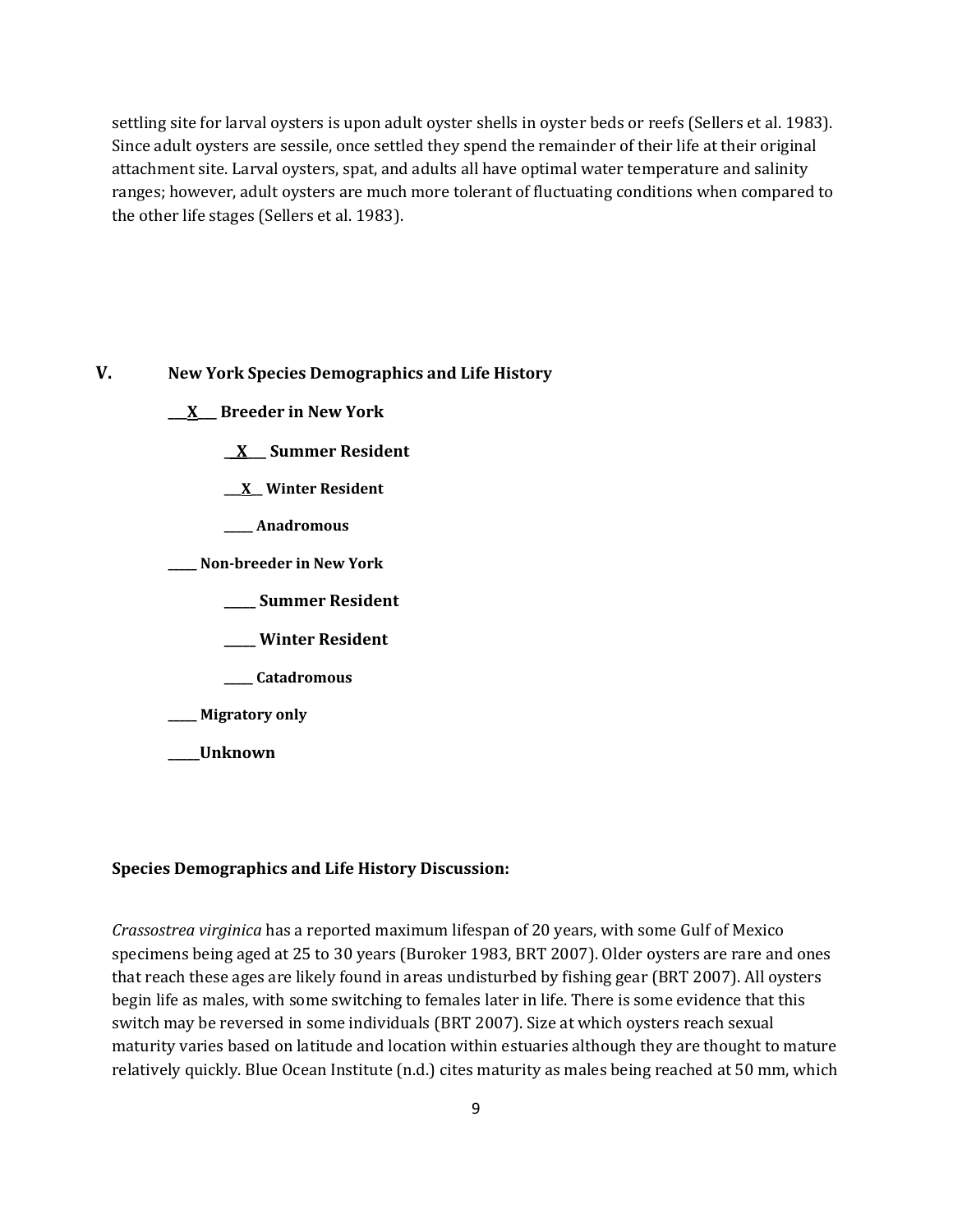is typically four to 12 weeks after settlement. Spawning is initiated by males and the presence of sperm and its associated pheromones in the water stimulates females to begin spawning (Sellers et al. 1984). Although fecundity estimates are not certain, oysters are considered highly fecund with Sellers *et al.* (1984) citing fecundity estimates that range from 15 to 115 million eggs per spawning season with the number of eggs produced linked to the size of the oyster.

Fertilized eggs develop into larvae within six hours and remain in the water column for two to three weeks. After this time period the larvae seek a solid surface for attachment. Once a suitable attachment site is found a droplet of liquid cement, secreted through their foot attaches the larvae to the to the settlement site (i.e. an adult oyster shell). Growth rate is directly related to phytoplankton abundance and was higher in salt ponds when compared to tidal creeks, where phytoplankton are generally less abundant (Sellers et al. 1984).

Predators include whelk, starfish, and various crab species. As the oyster grows and shells increase in strength, vulnerability to predation decreases, although, all oyster life stages, including adults, are vulnerable to predation by oyster drills (Sellers at al. 1984). Larval stages are subject to predation from filter feeders such as rotifers and ctenophores (BRT 2007).

## **VI. Threats:**

Several diseases are known to affect eastern oyster populations in New York by causing mortality and inhibiting restoration efforts (NYSDEC 2005). *Perkinsus marinus*, or Dermo is an intracellular parasite that is prevalent in oysters' hemocytes. Since the 1990s, Dermo has been present in oyster populations in the Long Island Sound (Sunila n.d., a). This disease is transmitted from oyster to oyster, and is released into the water column as the tissues of infected dead oysters disintegrate (Sunila n.d., a). The free-swimming zoophore phase is then ingested by living oysters, thus allowing for the continuation of Dermo's parasitic lifecycle (Sunila n.d, a). This disease proliferates most rapidly in warm, high salinity waters (Sunila n.d., a).When exposed to pollutants, preexisting infections of Dermo were enhanced, and susceptibility was increased in non-infected specimens (Chu and Hale 1994). Multinucleated sphere unknown (MSX), *Haplosporidium nelsoni* is another disease which affects eastern oysters in New York waters. The infection is first present in the oyster's gill tissue, subsequently spreading into the digestive track, and ultimately infecting all tissue (Sunila n.d.,b ). The mechanism by which this disease is transmitted is unknown, yet it does not appear to be transmitted from oyster to oyster (Sunila n.d., b). In the Long Island Sound eastern oysters become infected in mid to late June with the initial infection lasting until November (Sunila n.d., b). After this initial infection period, the oysters die within a month (Sunila n.d.,b ). MSX is suppressed from low salinities as well as low temperatures (Sunila n.d.,b ). *Roseovarious* oyster disease (ROD)—previously known as Juvenile Oyster Disease (JOD)—is a disease mainly affecting hatchery-reared seed oysters from Maine to New York (Sunila n.d., c). Associated syndromes of this disease include: mortality, slowed growth, brown rings on the internal portion of the shell, and unequal shell growth (Sunila n.d., c ). Detection of symptoms usually precedes mortality by just one week (Sunila n.d., c).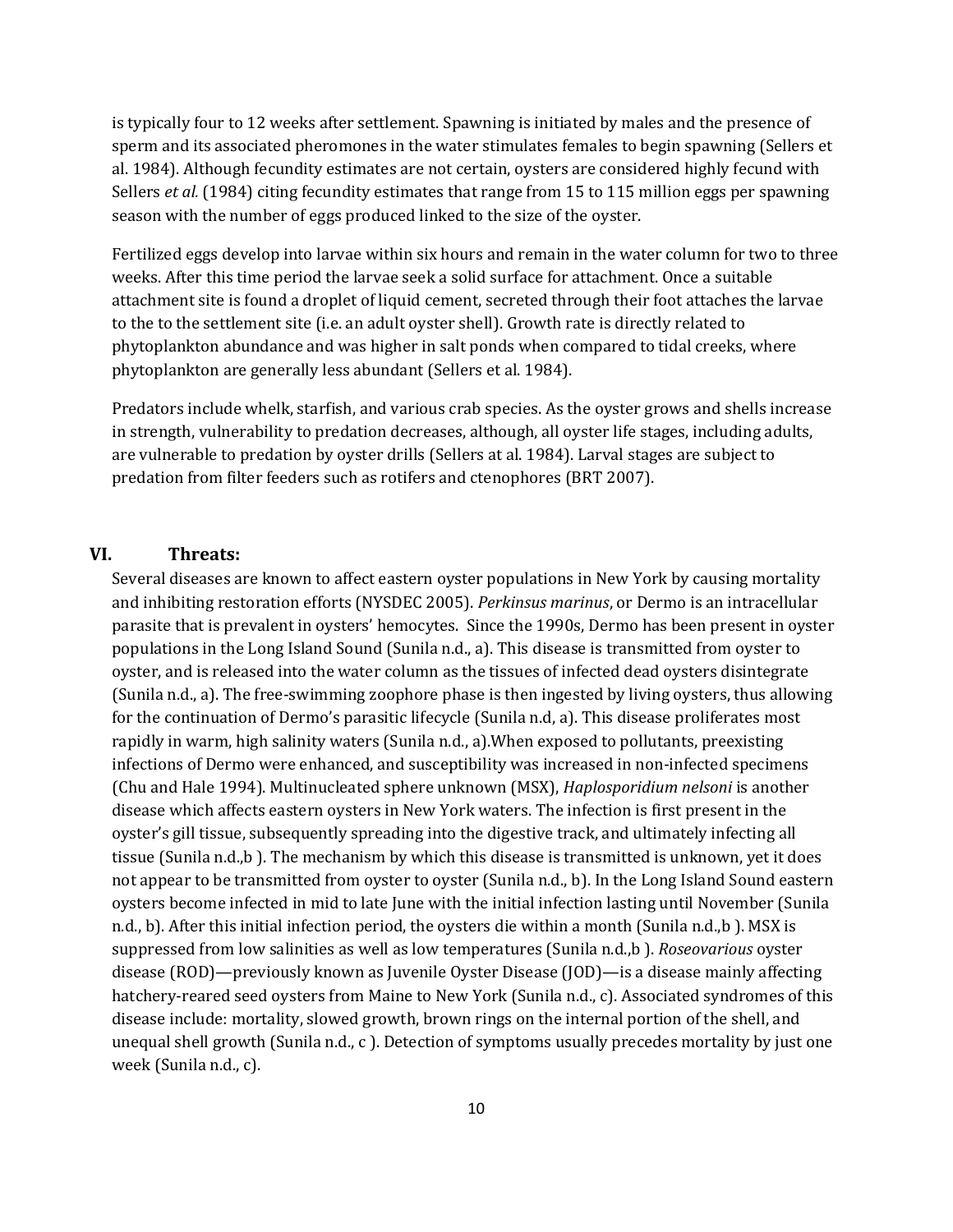Due to the lack of naturally occurring oyster reefs in New York waters, there are insufficient suitable attachment sites for juveniles. This lack of suitable habitat poses a significant problem by limiting the recruitment and viability of oyster populations (NYSDEC 2005). Reasons for the decline of suitable habitat include but are not limited to: destruction through fishing gear, dredging for navigational and construction purposes, non-replacement of shucked oyster shells (cultch), storm destruction, and disturbances from recreational boating (BRT 2007). Shucked oyster shells have historically been and are still currently being used for many purposes including: construction, road building, and landscaping (BRT 2007).

Nutrient-loading into water systems can cause a variety of problems for oysters, and other species living in these habitats. Eutrophication can cause excessive blooms of phytoplankton, ultimately resulting in hypoxic or anoxic conditions during algal decomposition. The occurrence of harmful algal blooms (HABs) can also be enhanced through eutrophication in turn causing mortality and inhibiting oyster growth and survival for all life stages of the oyster. Increases in phytoplankton result in an increase in filter-feeding predators such as ctenophores and coelenterates which can then feed on larval oysters. Phytoplankton communities can be altered dramatically resulting in a lack of optimal food on which oysters can feed and grow (BRT 2007).

Ocean acidification as a consequence of increasing concentrations of carbon dioxide  $(CO<sub>2</sub>)$  is a problem for organisms that synthesize calcium carbonate exoskeletons and shells, including the eastern oyster (Barrett et al. 2011). Talmage and Gobler (2009) have found that *Crassostrea virginica* had lowered growth and delayed metamorphosis when exposed to the CO<sub>2</sub> levels that are projected to occur in the future.

Additional threats include sedimentation, power plants, and heavy metal contamination. Sedimentation from erosion, storms (i.e. hurricanes), dredging, or boating can negatively affect oyster beds. Oyster eggs and larvae are particularly susceptible to smothering by silt and other suspended sediments (BRT 2007). One study has shown that heavy metals cause temperature tolerance in oysters to significantly decrease, resulting in increased physiological stress (Lannig et al. 2006). Entrainment of oyster larvae in the cooling systems of power plants can cause mortality, ultimately resulting in a loss of recruitment to the population (BRT 2007).

# **Are there regulatory mechanisms that protect the species or its habitat in New York?**

# **\_\_\_\_\_\_\_ No \_\_\_\_\_ Unknown**

**\_\_\_X\_\_\_ Yes** 

There are several recreational and commercial harvest regulations in place for oysters in New York waters. Oysters may be taken throughout the year. As with other shellfish, oysters are subject to shellfish harvesting area closures. Areas in which oysters are harvested must be certified by the DEC, but primarily for public safety reasons. Recreational fishermen are restricted to half a bushel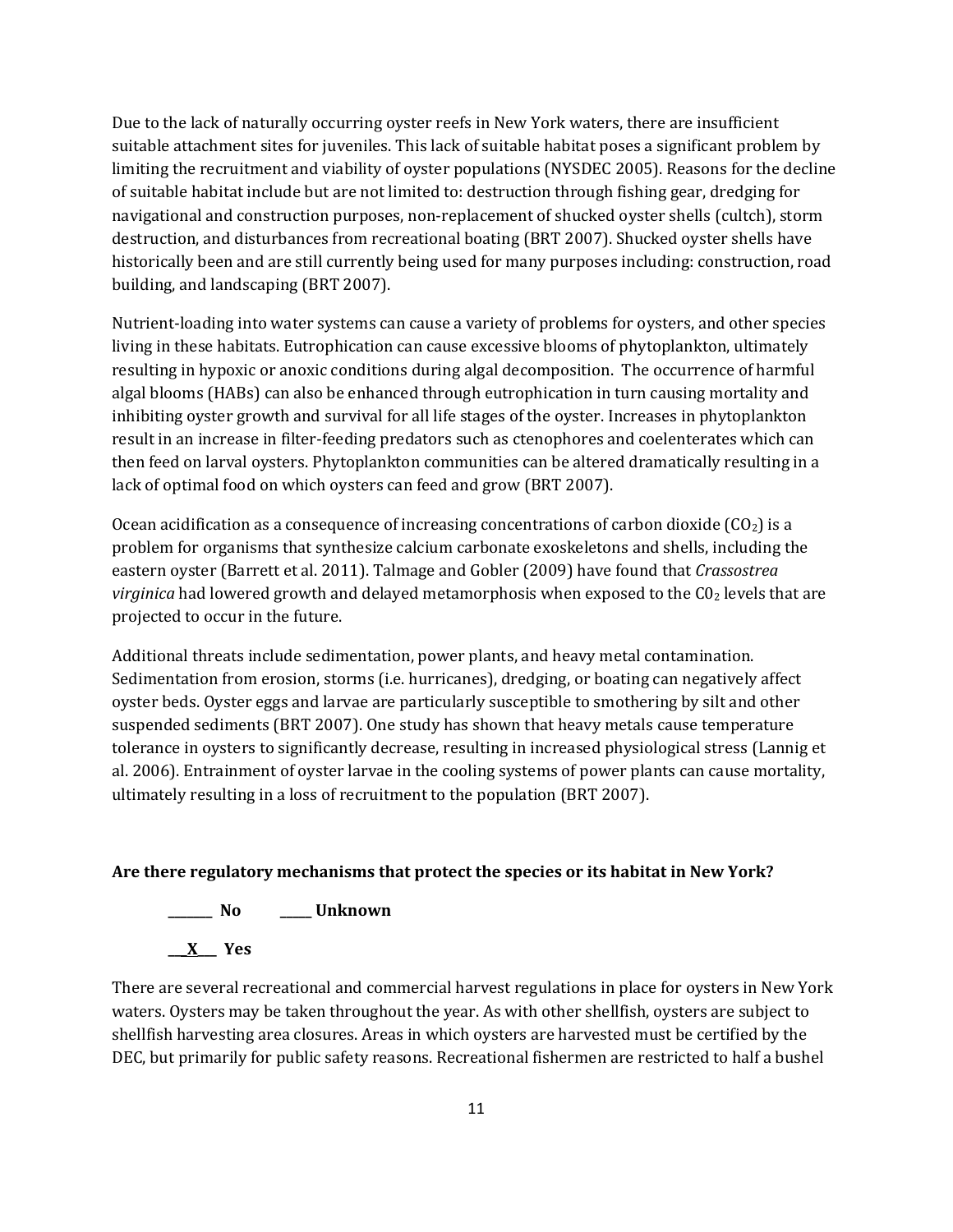per day; however, one bushel (combined volume) of clams, oysters, and mussels is limited per day. Oysters that are harvested must be at least three inches at the longest diameter (NYSDEC 2013).

# **Describe knowledge of management/conservation actions that are needed for recovery/conservation, or to eliminate, minimize, or compensate for the identified threats:**

Currently, wild oyster populations in New York waters will remain unviable without conservation and restoration efforts (BRT 2007, NYSDEC 2005). A current baseline abundance estimate for eastern oysters in New York water would aid in assessing year-to-year trends. Continued research on the causes of common or novel diseases and their overall effects on eastern oysters should occur. Regulations on usage, disposal, and possible redistribution of cultch to key areas could help facilitate the recruitment of juvenile oysters, thus increasing their natural abundance. Presently, The Oyster Restoration Research Project (ORRP) combines efforts from the Hudson River Foundation, the NY/NJ Baykeeper and the New York Harbor School to test the efficiency of artificially built reefs, and hopefully restore oyster reefs in the New York City/Hudson River area (Grizzle et al. 2011).

# **VII. References**

- Barrrett, J., J. Rose, S. Deonarine, A. Clemetson, J. Pagach, M. Parker, M. Tedesco. 2011. Sentinel Monitoring for Climate Change in the Long Island Sound Estuarine and Coastal Ecosystems of New York and Connecticut. 139 pp.
- Blue Ocean Institute (BOI). N.d. Eastern oyster- U.S. http://blueocean.org/documents/2012/12/eastern-oyster-u-s-full-species-report.pdf. Accessed 17 June 2013.
- Buroker, N.E. 1983. Population genetics of the American oyster *Crassostrea virginica* along the Atlantic coast and the Gulf of Mexico. Marine Biology. 75:99-112.
- Cashin Technical Services, Inc. (CTS). 2011. Technical Report: Great South Bay Hard Clam Restoration Plan Technical Assistance to the Work Group. Prepared for: The Nature Conservancy. 101 pp.
- Chu, F.L.E., and R.C. Hale. 1994. Relationship between pollution and susceptibility to infectious disease in eastern oyster, *Crassostrea virginica*. 38(4):243-256.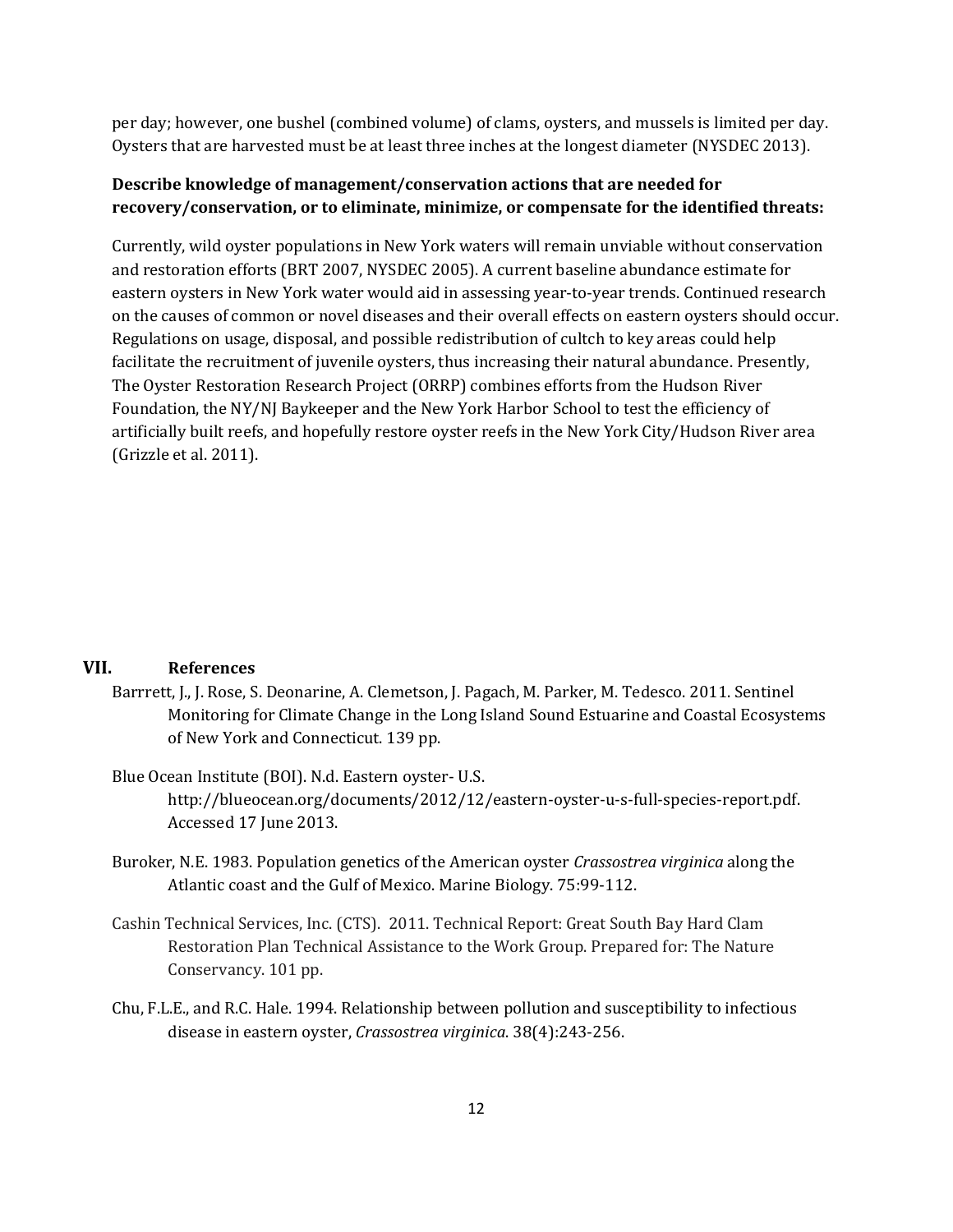- Eastern Oyster Biological Review Team (BRT). 2007. Status review of the eastern oyster (*Crassostrea virginica*). Report to the National Marine Fisheries Service, Northeast Regional Office. February 16, 2007. 105 pp.
- Grizzle, R., K. Ward, J. Lodge, K. Mosher-Smith, K. Kalchmayr, and P. Malinowski. 2011. Oyster Restoration Research Project (ORRP) Technical Report: ORRP Phase I: Experimental Oyster Reef Development and Performance Results. 20 pp.
- Kirby, M.X. 2004. Fishing down the coast: Historical expansion and collapse of oyster fisheries along continental margins. Proceedings of the National Academy of Science of the United States of America. 101(35):13096-13099.
- Lannig, G., J.F. Flores, and I.M. Sokolova. 2006. Temperature-dependent stress response in oysters, *Crassostrea virginica*: Pollution reduces temperature tolerance in oysters. Aquatic Toxicology. 79:278-287.
- Long Island Sound Study (LISS). 2013. Oyster Harvest. http://longislandsoundstudy.net/2010/06/oyster-harvest/. Accessed 5 June 2013.
- National Oceanographic and Atmospheric Administration (NOAA). 2013. NOAA Fishwatch: Eastern oyster.

http://www.fishwatch.gov/seafood\_profiles/species/oyster/species\_pages/eastern\_oyster\_ farmed.htm. Accessed 5 June 2013.

- National Oceanographic and Atmospheric Administration (NOAA). n.d. Oyster Reefs. NOAA Chesapeake Bay Office. http://chesapeakebay.noaa.gov/oysters/oyster-reefs. Accessed 19 June 2013.
- New York State Department of Environmental Conservation (NYSDEC). 2005. New York State Comprehensive Wildlife Conservation Strategy. http://www.dec.ny.gov/docs/wildlife\_pdf/appendixa8.pdf. Accessed 7 June 2013.
- New York State Department of Environmental Conservation (NYSDEC). 2013. Shellfish Harvest Limits. http://www.dec.ny.gov/outdoor/29870.html. Accessed 6 June 2013.
- New York State Department of Environmental Conservation (NYSDEC). 2012. Shellfish Landings History 1946-2012.
- Sellers, M.A., and J.G. Stanley. 1984. Species profiles: life histories and environmental requirements of coastal fishes and invertebrates (North Atlantic)—American oyster. U.S. Fish Wildl. Serv. FWS/OBS-82/11.23. U.S. Army Corps of Engineers, TR EL-82-4. 15 pp.
- Sunila, I. n.d. a. Dermo Disease. Connecticut Department of Agriculture, Bureau of Aquaculture and Laboratory. http://seagrant.uconn.edu/whatwedo/aquaculture/pdf/dermo.pdf. Accessed 10 June 2013.